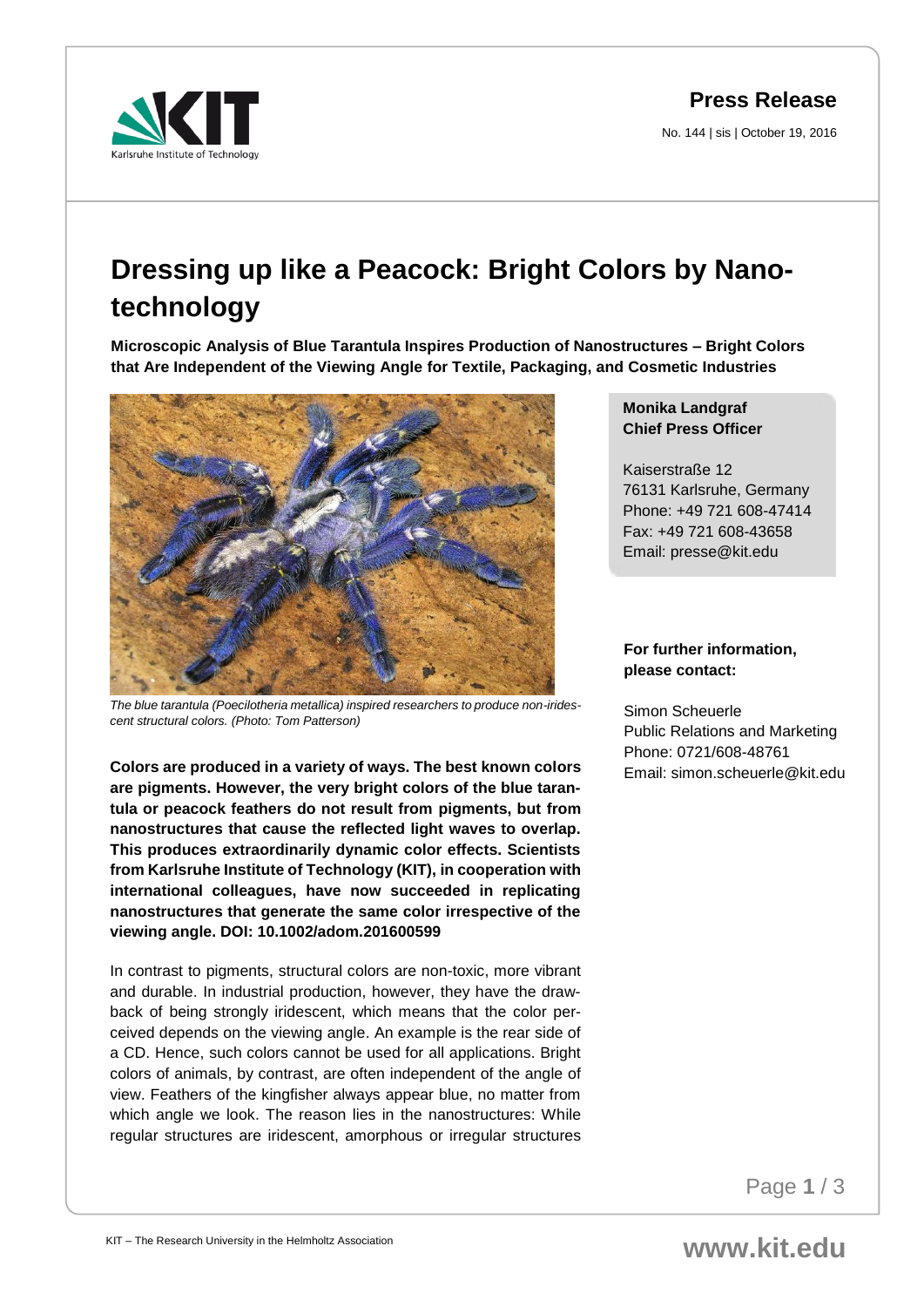## **Press Release**

No. 144 | sis | October 19, 2016



always produce the same color. Yet, industry can only produce regular nanostructures in an economically efficient way.

Radwanul Hasan Siddique, researcher at KIT in collaboration with scientists from USA and Belgium has now discovered that the blue tarantula does not exhibit iridescence in spite of periodic structures on its hairs. First, their study revealed that the hairs are multi-layered, flower-like structure. Then, the researchers analyzed its reflection behavior with the help of computer simulations. In parallel, they built models of these structures using nano-3D printers and optimized the models with the help of the simulations. In the end, they produced a flower-like structure that generates the same color over a viewing angle of 160 degrees. This is the largest viewing angle of any synthetic structural color reached so far.

Apart from the multi-layered structure and rotational symmetry, it is the hierarchical structure from micro to nano that ensures homogeneous reflection intensity and prevents color changes.

Via the size of the "flower," the resulting color can be adjusted, which makes this coloring method interesting for industry. "This could be a key first step towards a future where structural colorants replace the toxic pigments currently used in textile, packaging, and cosmetic industries," says Radwanul Hasan Siddique of KIT's Institute of Microstructure Technology, who now works at the California Institute of Technology. He considers short-term application in textile industry feasible.

Dr. Hendrik Hölscher thinks that the scalability of nano-3D printing is the biggest challenge on the way towards industrial use. Only few companies in the world are able to produce such prints. In his opinion, however, rapid development in this field will certainly solve this problem in the near future.

Research was funded partly by the common public. The costs for 3D printing were acquired via the experiment.com crowdfunding platform. Here, an English video describes the research project: experi[ment.com/projects/the-development-of-non-iridescent-structurally](https://experiment.com/projects/the-development-of-non-iridescent-structurally-colored-material-inspired-by-tarantula-hairs)[colored-material-inspired-by-tarantula-hairs](https://experiment.com/projects/the-development-of-non-iridescent-structurally-colored-material-inspired-by-tarantula-hairs)

**Karlsruhe Institute of Technology (KIT) pools its three core tasks of research, higher education, and innovation in a mission. With about 9,300 employees and 25,000 students, KIT is one of the big institutions of research and higher education in natural sciences and engineering in Europe.** 



*Flower-shaped nanostructures generate the color of the blue tarantula. (Graphics: Bill Hsiung, University of Akron)*



*The 3D print of the optimized flower structure is only 15 µm in dimension. A human hair is about three times as thick. (Photo: Bill Hsiung, Universtiy of Akron)* 



*The synthetically generated flower structure inspired by the blue tarantula reflects [light in the same color over a](https://experiment.com/projects/the-development-of-non-iridescent-structurally-colored-material-inspired-by-tarantula-hairs)  viewing angle of 160 degrees. (Graphics: Derek Miller)*